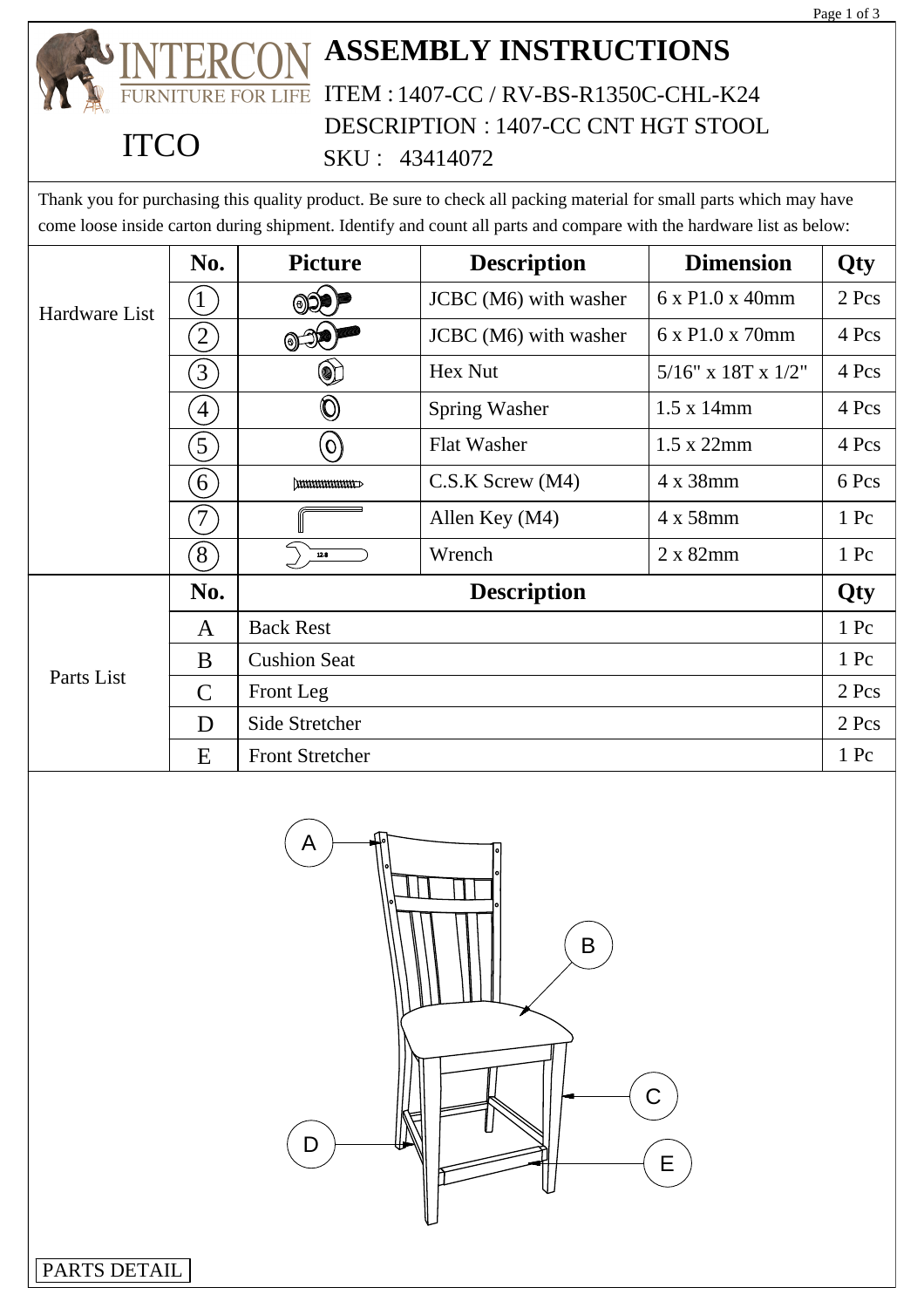# Assembly steps

### STEP<sub>1</sub>

Assemble seat frame to the backrest.



## STEP 2

Assemble front legs to the seat frame with stretcher. **DO NOT FULLY TIGHTEN THE SCREW UNTIL STEP 2b.**



### NOTE :

To ensure that chair is levelled, assemble the chair on flat & soft surface. DO NOT tighten all the screws & bolts until the chair been adjust & level all the legs so that they do not wobble. Once adjusted then only tighten all the screws using Allen Key while making sure the unit remain level.